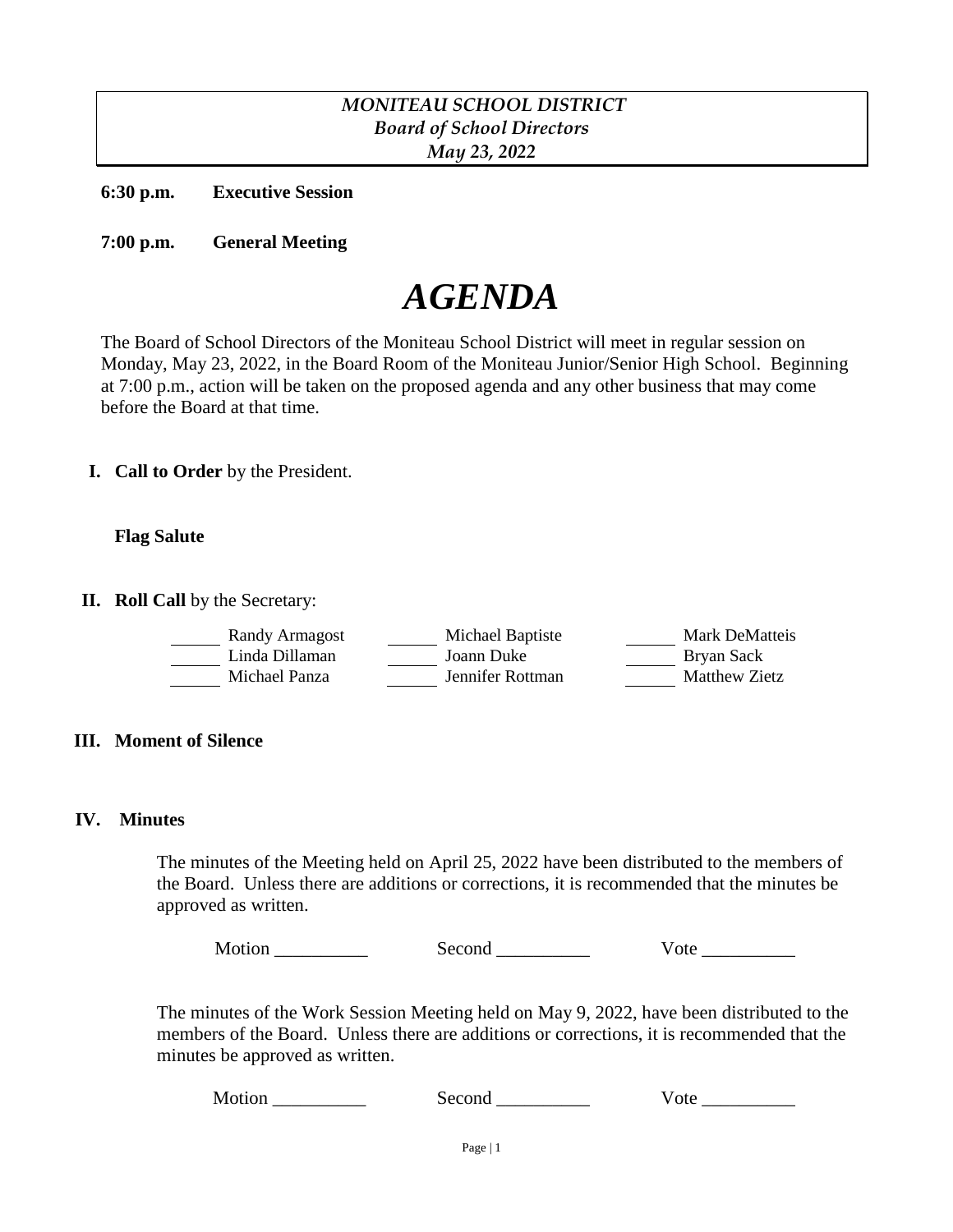### **V. Communications**

## **A. Public Communications**

#### **B. Reports of Board Sub-Committees**

| Legislative                  | Athletic/Extracurricular Activities |
|------------------------------|-------------------------------------|
| Meet & Discuss               | Finance                             |
| <b>Buildings and Grounds</b> | Vocational/Technical                |
| Curriculum                   | Technology                          |
| Policy                       | Act 48                              |
| Safety                       | Transportation                      |

### **C. Superintendent's Report** – Mrs. Schnelle

#### **D. Staff Communications**

### **VI. Old Business- NONE**

#### **VII. Personnel**

Recommend the Board approve:

- 1. Erin Vangorder as a Mentor for Lisa Ferguson starting May 23, 2022 for one year.
- 2. The following individuals as Technology Summer Assistants for the 2022 summer, pending receipt of all necessary paperwork.
	- Elizabeth Fox
	- Raymond Dean
	- Mathew Baptiste
- 3. Rhiannon Fleck as a Long-Term Cleaning Substitute for the Moniteau School District. All paperwork is on file.
- 4. The following individuals for Campbell's Bus Company for the Moniteau School District. They are already approved with Campbell's at Slippery Rock School District.

| Kimberly Albert  | Bus driver, monitor, van driver |
|------------------|---------------------------------|
| Christine Lownds | Bus driver, monitor, van driver |
| Denise Miller    | Bus Driver, monitor, van driver |

- 5. Keasha Snyder as a Substitute Food Service Employee for the 2022-2023 school year.
- 6. Payment of back pay to Employee #E-22-04 in the amount of \$9,733.51 pursuant to the Settlement Agreement with the District.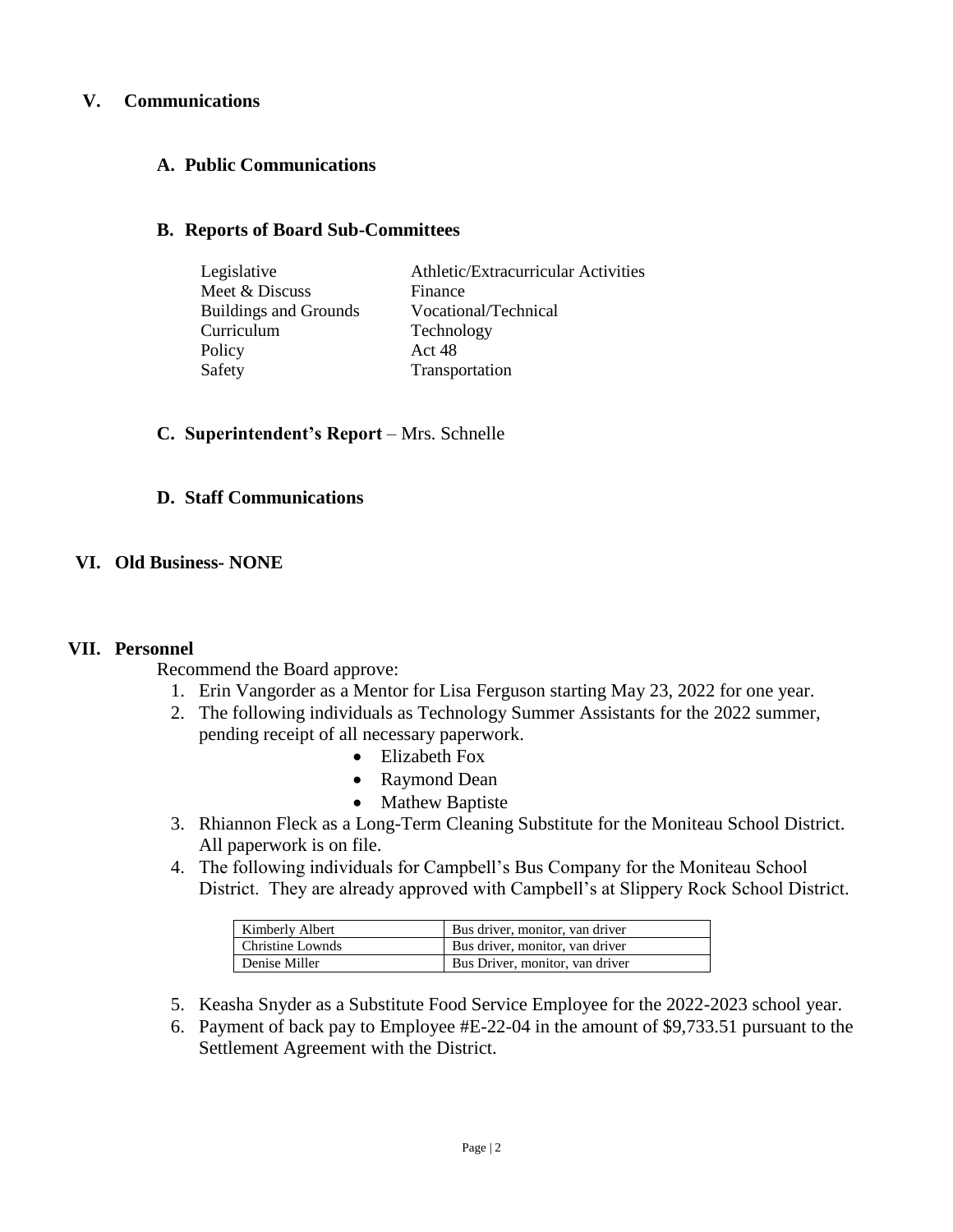7. The following Coaches for the 2022-2023 school year.

| Mike Jewart     | Head Boys Basketball Coach                       |
|-----------------|--------------------------------------------------|
| Susan Scialabba | Head Girls Golf Coach                            |
| Cindy Brown     | <b>Assistant Girls Golf Coach</b>                |
| Christina King  | <b>Head Boys Golf Coach</b>                      |
| Wendy Taylor    | <b>Assistant Boys Golf Coach</b>                 |
| Shad Stepp      | 2 <sup>nd</sup> Assistant Varsity Football Coach |
|                 |                                                  |

- 8. Posting for a Girls Assistant Volleyball Coach for the 2022-2023 school year.
- 9. The Dassa McKinney Elementary School administration is requesting summer hours for Mr. Chad Dillon, School Counselor. These summer hours will be spread across 7 days for a total of 42 compensated hours.

|        | Recommend the Board approve the Personnel Items: |      |
|--------|--------------------------------------------------|------|
| Motion | Second                                           | Vote |
|        |                                                  |      |

#### **VIII. Conference Request:**

Recommend the Board approve:

- 1. Carrie Plecher to *Pennsylvania Farm to Child Nutrition Summit* on June 23, 2022 at a cost of \$155.61 to the district.
- 2. Jeff Rosellini to *Regulation Insights* in Franklin, PA on June 23, 2022 at a cost of \$273.13 to the district.
- 3. Jeff Rosellini to *Intermediate Applied Math for Drinking Water and Wastewater- Part 1* in Franklin, PA on July 14, 2022 at a cost of \$273.13 to the district.

| Recommend the Board approve the Field Trip Item: |        |      |
|--------------------------------------------------|--------|------|
| Motion                                           | Second | Vote |

### **IX. Field Trip Request**

Recommend the Board approve:

- 1. Approximately 105 sixth graders to Moniteau High School for Step Up Day and sixth grade track and field day, on June 2, 2022.
- 2. Approximately 100 twelfth grade students to Dassa McKinney Elementary School for the senior breakfast and "Grad Walk" on June 1, 2022.

|        | Recommend the Board approve the Field Trip Item: |      |
|--------|--------------------------------------------------|------|
| Motion | Second                                           | Vote |
|        |                                                  |      |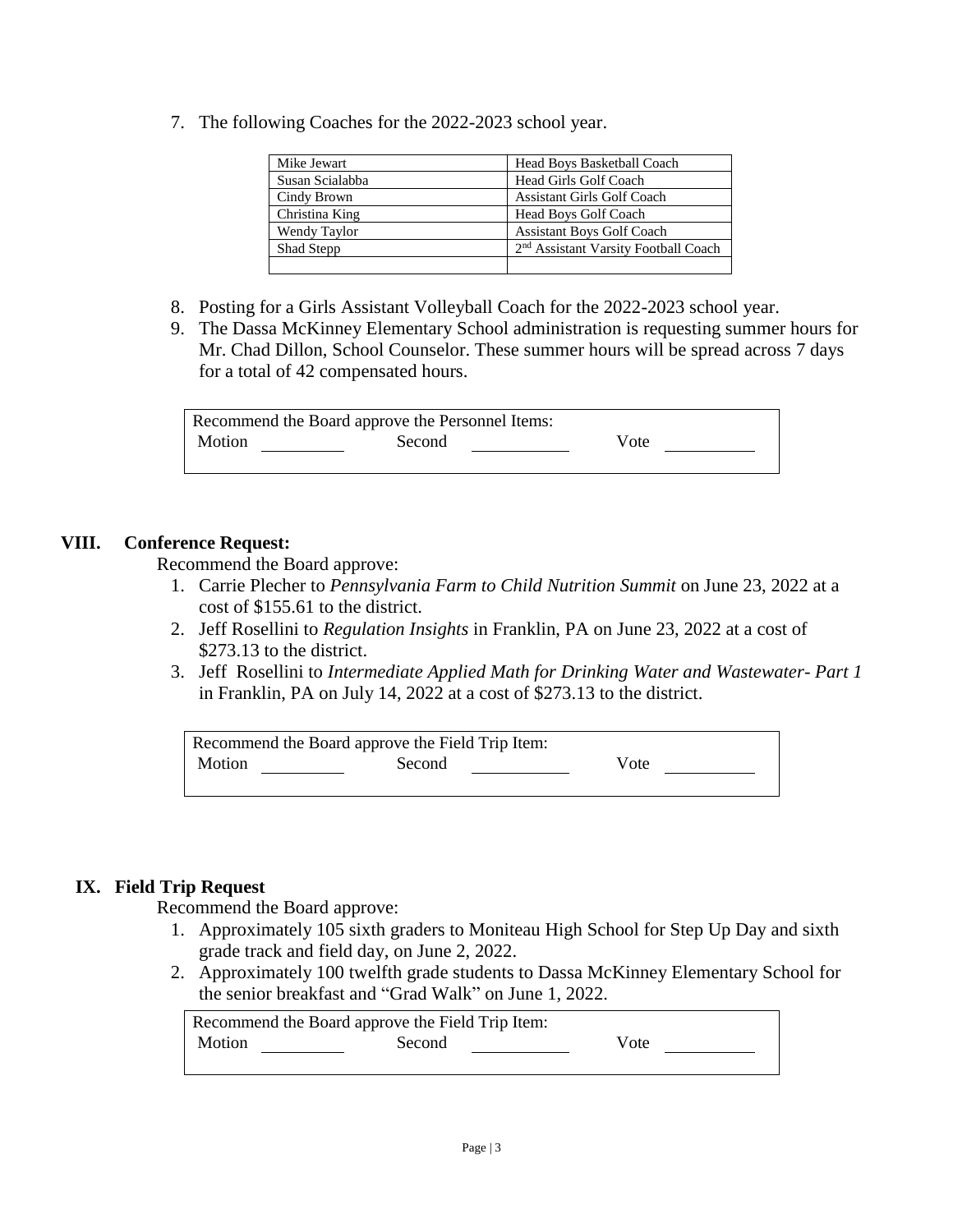### **X. Miscellaneous New Business**

Recommend the Board approve:

- 1. The contract between Moniteau School District and Center for Community Resources for the 2022-2023 school year.
- 2. Pennsylvania State School Board Associations membership for the 2022- 2023 school year at a cost of \$9472.58. This is a price increase of \$210.62 from last year.
- 3. Placement for student P 22 04.
- 4. The 11 and under courses for the 2022-2023 school year.

|        | Recommend the Board approve Miscellaneous New Business Items: |      |
|--------|---------------------------------------------------------------|------|
| Motion | Second                                                        | Vote |

## **XI. Finances**

Recommend the Board Approve:

1. Recommend acceptance of the Financial Reports pending final audit.

| Financial Reports as of:                                 | April 30, 2022     |
|----------------------------------------------------------|--------------------|
| General Fund - First National Bank                       | \$<br>5,873,876.76 |
| Pennsylvania Local Government<br><b>Investment Trust</b> | 3,083.69           |
| <b>Total General Fund</b>                                | \$<br>5,514,744.21 |
| Payroll Fund - First National Bank                       | \$                 |
| <b>HS Student Activity Fund</b>                          | 27,182.24          |
| Principal's / Student Body Fund - Secondary              | \$<br>25,973.64    |
| Principal's/ Student Body Fund - Elementary              | \$<br>33,794.20    |
| Athletic Fund                                            | \$<br>11,631.63    |
| Food Service Fund                                        | \$<br>671,347.25   |
| Electronic Payments for Month Ended<br>4/30/2022         | 342,123.01         |

\*Account to be closed and balance transferred to general fund after audit.

- 2. Recommend approval of payment of bills, pending final audit in the amount of \$861,347.05. This total consists of \$14,609.05 in pre-paid April 2022 bills, \$342,123.01 in April 2022 Electronic Disbursements and \$504,614.99 for 2022 May Bills.
- 3. Recommend approval of the 2022-2023 Preliminary General Fund Operating budget in the amount of \$24,547,628. This represents a tax increase of 1.99 mils to the District with use of Fund Balance in the amount of \$-0- for on-going operating expenditures and use of fund Balance in the amount of \$272,661 to maintain a Budgetary Reserve for potential unanticipated required expenditures.

|        | Recommend the Board approve the Conference Requests Items: |      |
|--------|------------------------------------------------------------|------|
| Motion | Second                                                     | Vote |